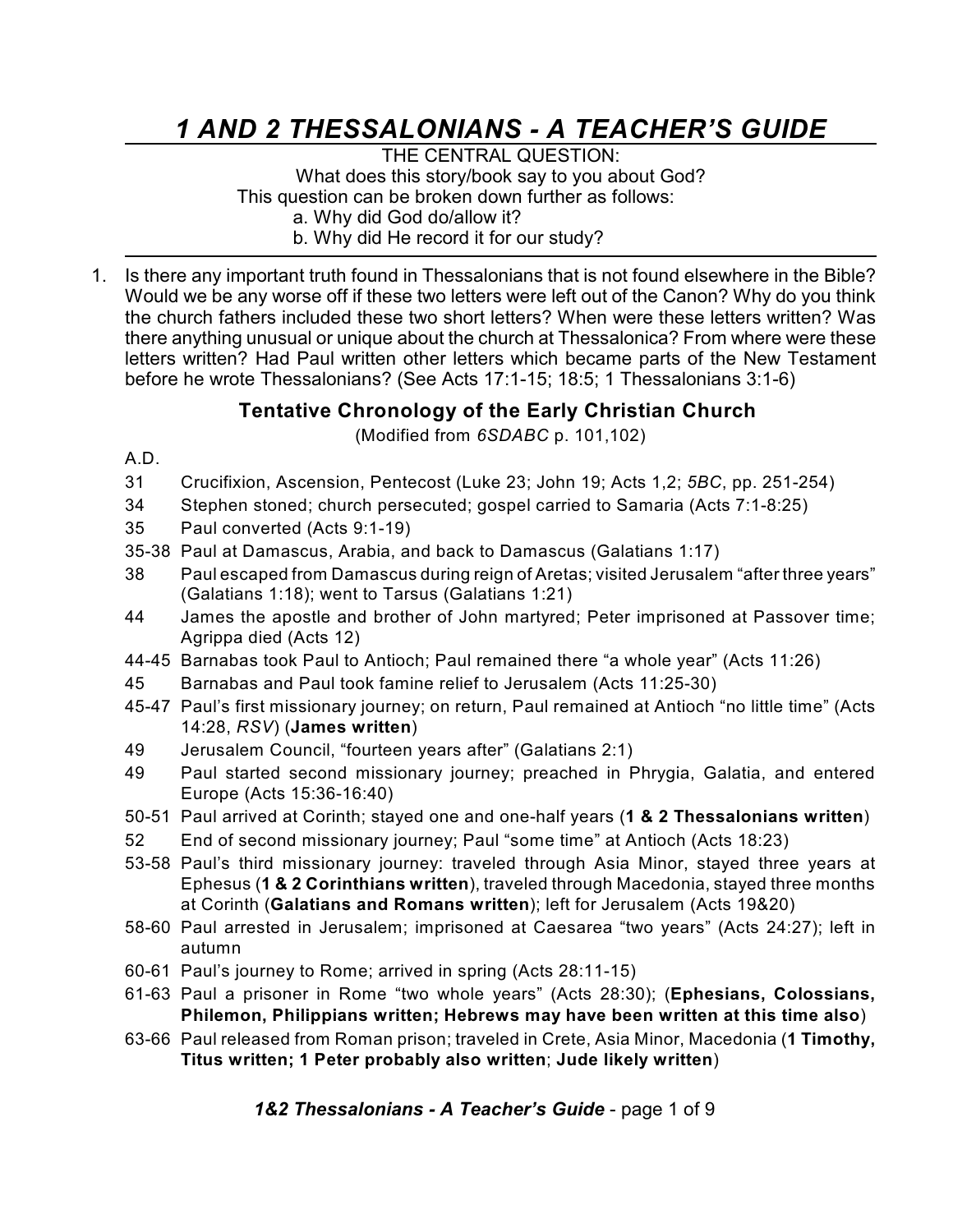- 66 First siege of Jerusalem; Paul re-arrested; (**2 Timothy written; 2 Peter written**)
- 67 Death of Paul and Peter; (**Acts written-or at least finished**)
- 70 Destruction of Jerusalem
- 90-96 John arrested and sent to Patmos by Domitian (ruled A.D. 89-96) (**Revelation written**); John released from Patmos (**the Gospel of John and the three letters written**)

1 & 2 Thessalonians were some of the first books of the New Testament to be written. (It is likely that James and possibly even Galatians were written earlier.) It is certain that Paul did not sit down and say to himself, "Let me start writing the New Testament!" Because of persecution which arose in Thessalonica only a short time after he arrived there, he was only able to spend a few weeks with the new church that he had started. As a result, they still had many questions which they wanted to ask him. (See Acts 17:1-9)

It is quite likely that Paul had written other letters before he wrote 1 and 2 Thessalonians, but we do not have those other letters preserved. In 2 Thessalonians 2:2, he warned against believing things that some church members thought had been written in a letter. Since all of Paul's letters were apparently written down by assistants, Paul signed his letters so people would know they were from him. In 2 Thessalonians 3:17, he clearly identified his own letter by signing it with "his own hand." These warnings imply that there were other letters, perhaps even some from Paul, which had been written earlier.

Paul wrote these letters from Corinth, and they were carried by Timothy back to Thessalonica. As noted above, this took place in the middle of Paul's second missionary journey. The letters were from Paul, Silvanus (Silas), and Timothy; but Paul was obviously the principal author. Timothy and Silas had remained behind when Paul was forced to leave Thessalonica and later Berea because of the opposition stirred up by the Jewish community. Timothy soon joined Paul at Athens but was sent back to Thessalonica to see how the church was doing. When Timothy returned with their questions, Paul, then in Corinth, wrote 1 Thessalonians and sent it back with Timothy.

When Timothy returned with news of the church's feverish preparations for the second coming, Paul thought it was necessary to clarify some issues and he wrote 2 Thessalonians. Both of these letters were probably written in A.D. 51. Paul later visited Macedonia in A.D. 57- 58, on his third missionary journey, and again visited after his release from Roman prison in about A.D. 63-66.

Thessalonica (now Salonika) is located at the northern-most tip of the Thermaic Gulf (now known as the Gulf of Salonika). The Egnatia Road which connected Rome with the East ran through Thessalonica. Because of that and its good harbor, the city became a great commercial center. It had a large Jewish population and its own synagogue. Paul made it his plan to enter the large, important cities first and establish the work in those places from which he planned for the gospel to spread to the smaller cities. There were some Jewish converts in Thessalonica, but many more Gentiles became Christians.

#### **1 &2 Thessalonians** from *The Message*:

The way we conceive the future sculpts the present, gives contour and tone to nearly every action and thought through the day. If our sense of future is weak, we live listlessly. Much emotional and mental illness and most suicides occur among men and women who feel that they "have no future."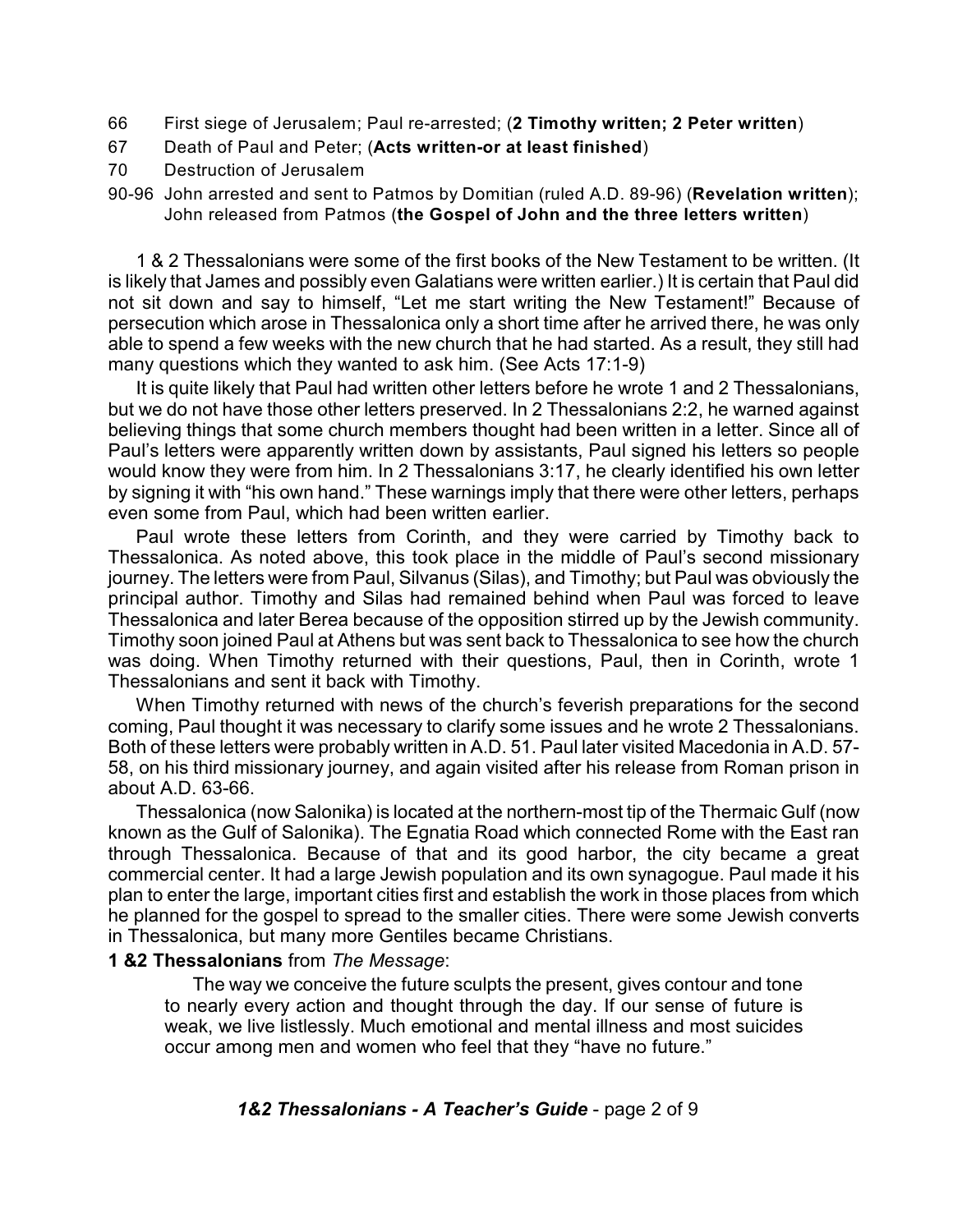The Christian faith has always been characterized by a strong and focused sense of future, with belief in the Second Coming of Jesus as the most distinctive detail. From the day Jesus ascended into heaven, his followers lived in expectancy of his return. He told them he was coming back. They believed he was coming back. They continue to believe it. For Christians, it is the most important thing to know and believe about the future.

The practical effect of this belief is to charge each moment of the present with hope. For if the future is dominated by the coming again of Jesus, there is little room left on the screen for projecting our anxieties and fantasies. It takes the clutter out of our lives. We're far more free to respond spontaneously to the freedom of God.

All the same, the belief can be misconceived so that it results in paralyzing fear for some, shiftless indolence in others. Paul's two letters to the Christians in Thessalonica, among much else, correct such debilitating misconceptions, prodding us to continue to live forward in taut and joyful expectancy for what God will do next in Jesus. (Introduction to 1 & 2 Thessalonians from *The Message*)

2. Paul was only able to spend a short time with the Thessalonians before the Jews from Philippi arrived and stirred up trouble and tried to kill Paul and his companions. He spent three weeks speaking in the synagogue and may have continued for a few more weeks in the home of Jason. In that short time, he conducted an "evangelistic campaign" that appealed to Jews, Romans, and Greeks. By the time trouble started, they were apparently ready to die for "the truth" that Paul had given them! What made his words so convincing? What Christian or personal beliefs are you ready to die for?

This is primarily a thought question, but people have died for many very important, basic beliefs within the church. Other people have died for foolish reasons! Our understanding of the Scriptures makes us convinced that the most important truth of all is the truth about God and His government. That is the truth that brings joy and comfort to true Christians everywhere. God is not the kind of Person His enemies have made Him out to be–harsh, exacting, arbitrary, unforgiving, vengeful, and severe. If God were like that, it might even be foolish to love and trust Him. But, so many "Christians" seem to imply that that is how He is by the things that they believe. Why do you think that is? What do your beliefs imply about God?

3. Should one come to the place where one could say, ". . . holy, righteous and blameless we were among you who believed"? (1 Thessalonians 2:10, *NIV*) Did Paul think that he was already perfect? What do you think Paul was referring to in that verse? Is it that he was referring to the way he had persuaded them to be Christians? What about the methods he had used before the Damascus road?

Paul always threw his entire effort into doing the work of God. The Thessalonians had seen how diligently Paul and his companions had worked. Paul later claimed to be the worst of all sinners, (1 Timothy 1:15,16; compare 1 Corinthians 15:9; Ephesians 3:8) but his methods were praiseworthy, and the Thessalonians knew it. Paul was not claiming to be perfect, (See 1 Corinthians 7) but he worked very hard at spreading the gospel.

Prior to the "Damascus road experience," Paul had worked for an entirely different reason.

### *1&2 Thessalonians - A Teacher's Guide* - page 3 of 9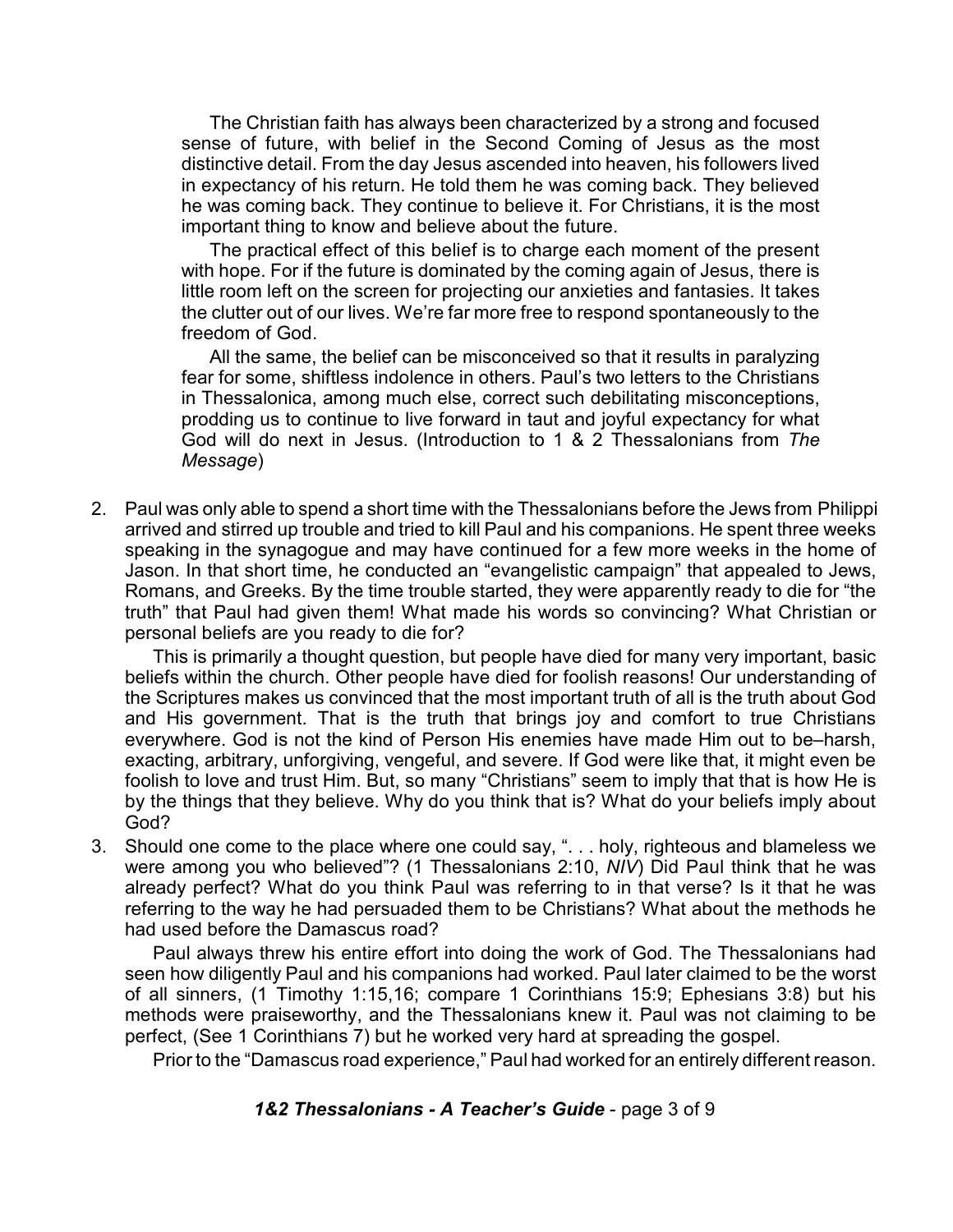At that time, he was determined to be the most prominent of the young Pharisees.

4. What would you understand to be the fulfillment of 1 Thessalonians 2:16, "God's wrath has come upon them at last"? What would it mean to the Thessalonians? What is implied by 1 Thessalonians 1:10? How does Jesus deliver us from "the wrath to come"? (Compare Romans 1:18,24,26,28) Is Jesus to deliver us from the "wrathful Father-God"? Do we have one "kind God" and one "wrathful God"? What about the Holy Spirit? What does the Holy Spirit do to one who persistently rejects the truth? Doesn't the Holy Spirit leave that person alone? What is the wrath of the Son? (What is the wrath of the Lamb?) What did Jesus do? What did He say we should do when people will not listen? Take the sandals from off your feet and say, "I'm sorry"? (Matthew 10:14) Is it possible to run a universe that way?

Paul seemed to have been clearly aware of "the wrath to come." (See 1 Thessalonians 1:10; Daniel 9:24; Matthew 23:37-39; 24:15-20; Luke 19:43,44; 21:24) He knew that prophecies pointed to the destruction of Jerusalem again. The gospels of Matthew and Luke had not yet been written, but Jesus had spoken, and the disciples had heard His message. Paul realized that when Jerusalem was destroyed (as later occurred in A.D. 70), many Jews would truly believe that the end had come.

Careful study in the whole of Scripture makes it clear that **God's "wrath" is simply His turning away in loving disappointment from those who do not want Him anyway, thus leaving them to the inevitable and awful consequences of their own rebellious choices**. (A. Graham Maxwell) That was true for the Jews, and it will be true for all who follow in their footsteps. God never rejects anyone unless or until that person has placed himself beyond His reach. God will never use force to "bring anyone back."

5. What do you think happened that might have led Paul to write, "We wanted to come to you–I, Paul, again and again–but Satan hindered us"? (1 Thessalonians 2:18, *RSV*) How might Satan actually do that? If Satan was working through the Jews, why didn't Paul mention that? (Compare Matthew 16:23) Why is Satan mentioned so few times in Scripture?

It was clear that Paul had been guided by the Holy Spirit to take up the work in Macedonia. It was to be expected that Satan would seek to oppose anything that was so clearly directed by God. So, Satan stirred up opposition by any and every means available to him. No doubt, the opposition that Paul encountered in each city was the direct result of the forces of Satan. But, Satan cannot ultimately triumph, he can only hinder.

Satan does his best to keep his activities secret. He has succeeded in our day by convincing most biblical scholars that he does not even exist! This serves his purposes best because in the future when events occur that cannot be explained on merely human terms, then those scholars will be ready to attribute those events to God. Probably the main reason why many do not believe in the existence of Satan is that they cannot explain how a good God could create, or even allow, evil.

As we already know from reading all of Paul's writings, he lived a very difficult life. Almost everywhere he went, he was opposed and persecuted. (2 Corinthians 11:23-33) That made the spread of the gospel slower than Paul wanted and prevented him from doing many things that he would have liked to have done. Much of Paul's opposition was spearheaded by the Jews, but certainly not all of it. Paul recognized the power behind those events as being from Satan himself.

6. From Paul's answers in 1 Thessalonians 4 and 5, what do you think was the main question in the minds of the Thessalonians? What important details of truth do we learn from 1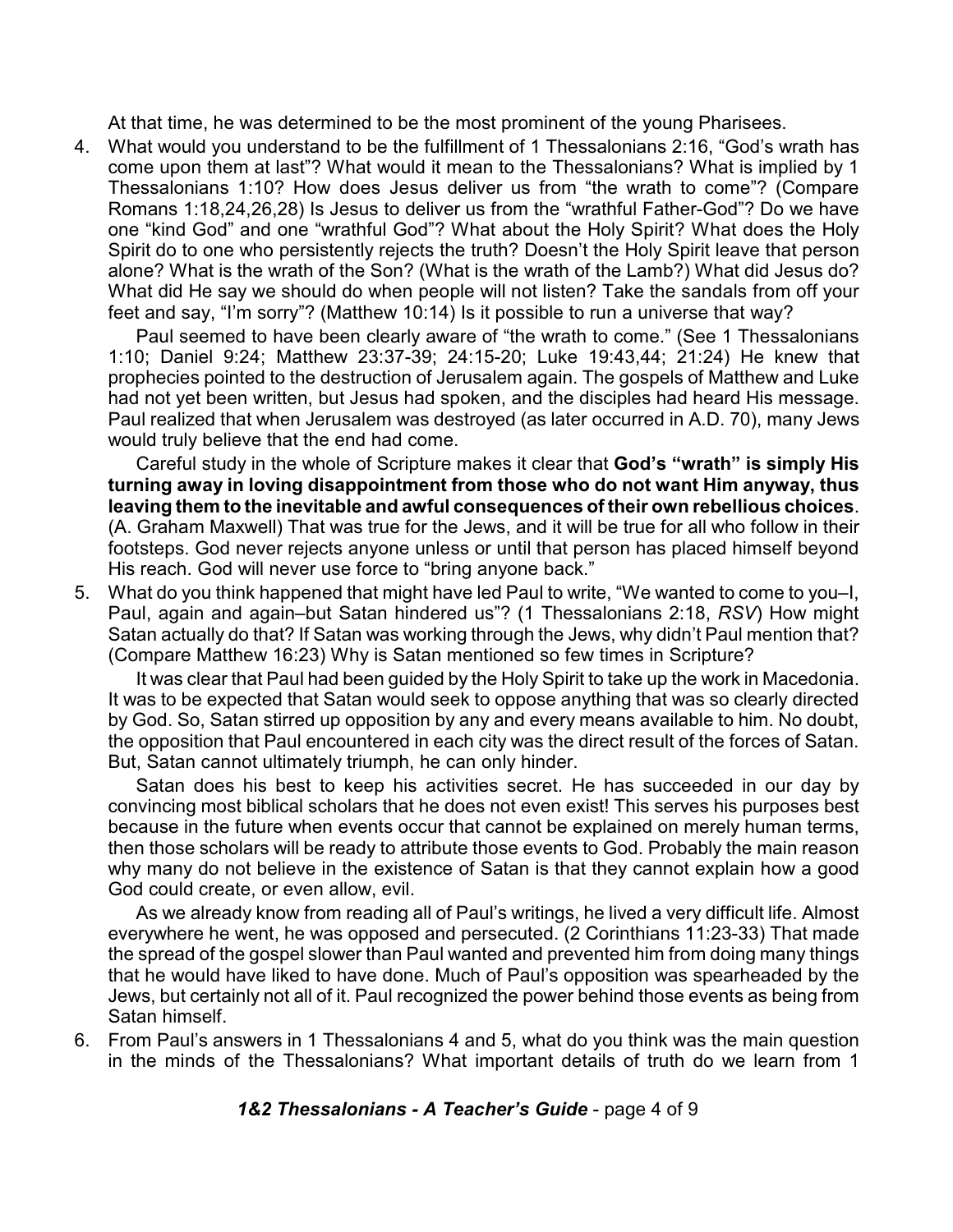Thessalonians 4:13-18? What else did Paul want them to know about the second coming? (1 Thessalonians 1:10; 2:19; 3:13; 5:23)

Clearly, the main emphasis in 1 Thessalonians is the nearness of the second coming of Christ. There are several very important points that Paul made in this passage:

- 1) Those who have died in Christ are not lost; they will rise again.
- 2) Those still alive at the time of Christ's coming will ascend with the formerly dead to meet Christ in the air. (v. 17)
- 3) We will live together forever with them and the Lord. (v. 18)

How you understand this passage is clearly influenced by your concept of the nature of man. The Bible speaks a great deal about the resurrection of Jesus and the resurrection of the dead at the end of the world. If a person's "spirit" or "soul" goes to heaven at the time of his death, what would be the purpose of the resurrection? If the spirit or soul has any consciousness, what would change when it is united once again with its body? Is it possible to enjoy the wonders of heaven if you are just a spirit? In the Bible, the word *spirit* is the same as the word *breath*. It refers not only to the literal breath of a person but also to the power behind that breath, the Power of Life. God gives that power–no one else could–and when a person dies, in one sense, that power returns to God who gave it. It is just like the electricity in our homes. When we switch off a light, does the electricity return to the power plant?

7. Does 1 Thessalonians 4:14 prove that the dead saints are with Jesus in heaven now? Why does the *New English Bible* say, "God will bring them to life with Jesus"? (Compare the *Good News Bible*) Is this verse primarily referring to the death and resurrection of Jesus? Or to events at the second coming? What would be the purpose of a resurrection of the body if the saints had been enjoying heavenly bliss for many years already?

There is nothing in all of Scripture that supports the idea that humans are inherently immortal or that they have an immortal soul or spirit. (See note above.) Paul emphasized the fact that Jesus was raised from the dead and that is one of the proofs that the righteous dead will be raised in the same way. Thus, even though they are described as sleeping–the biblical description of the first death, or "sleep death" (John 11:11-14; Luke 8:52,53; Matthew 9:39,40)–they will awake and rise at the sound of the mighty trumpet blown by Michael (the name means the "One who is like God" or "who is like God") which is one of the titles for Christ in Scripture. (John 5:25)

In the Bible, Michael, the Archangel, is always pictured as being in direct conflict with Satan (compare Jude 9). The Bible says (1 Thessalonians 4:16) that the dead will arise at the voice of Michael the Archangel; the Gospels say that they will arise at the voice of Christ. (John 5:25-29) But, there is even a better reason for accepting that view. The name Michael means, "Who is like God?" or "The One who is like God." And that name is only used for Christ in places like Daniel (10:13,21; 12:1), Revelation, and Jude when the great controversy is involved. So, when the Leader of the loyal side is referred to, He is called, "the One who is like God"–Michael. And we know who Satan is–the adversary who would like to be like God, but is not.

8. Having read 1 and 2 Thessalonians, do you believe that those who are alive and remain to see Jesus come will have any special advantage or privilege over those who have "fallen asleep"? (See 1 Thessalonians 4:13-18)

This is a very important passage for helping us to understand how God deals with those who have fallen asleep before Jesus comes the second time. Since the first death, or sleep

#### *1&2 Thessalonians - A Teacher's Guide* - page 5 of 9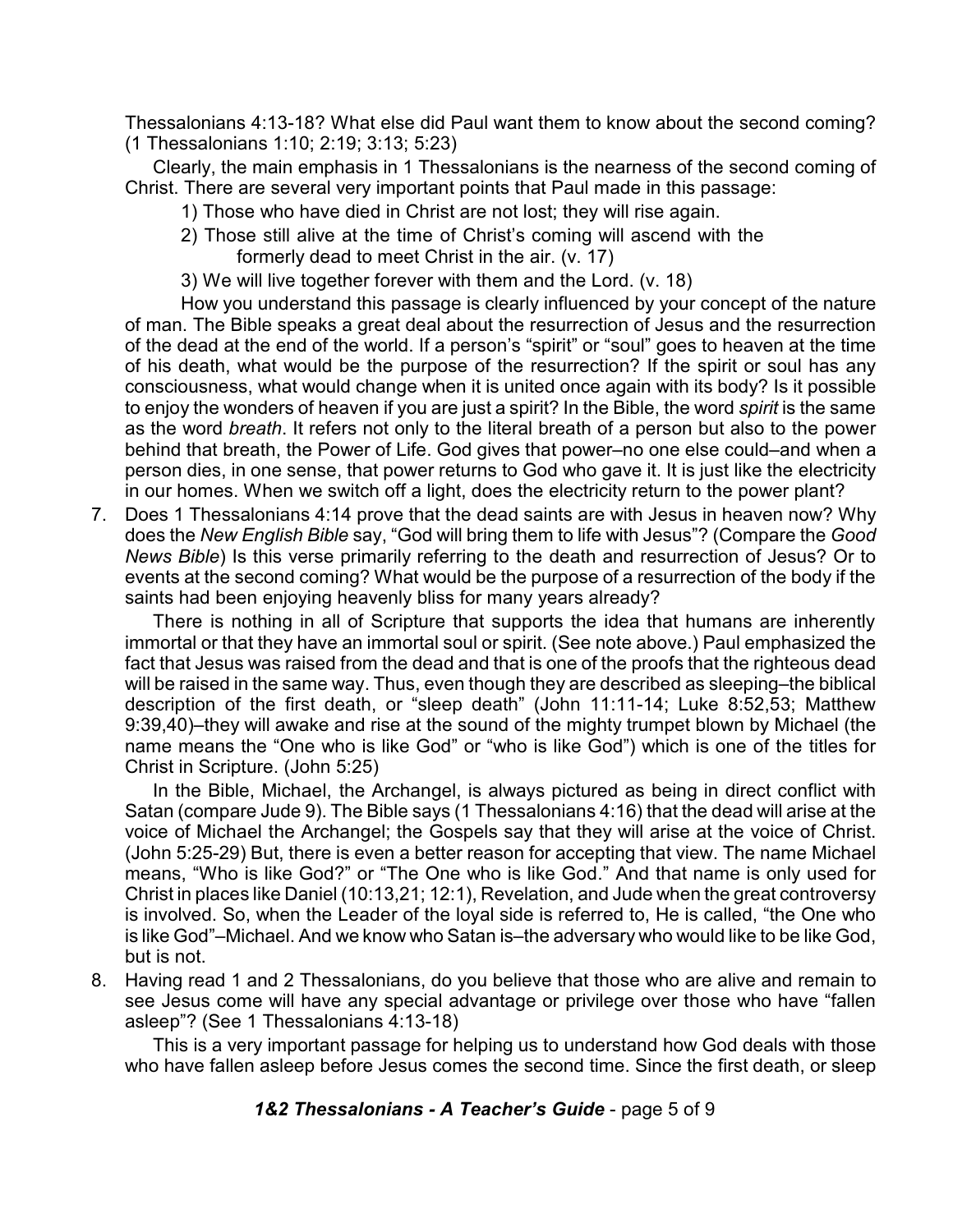death, (see Mark 5:39; John 11:11-15; Acts 7:60; 13:36; 1 Corinthians 11:30; 15:6,18,51; 2 Peter 3:4) is always only temporary and every person who dies that death will be raised by God again, (see John 5:28,29) in God's eyes the "dead" are only "sleeping." Thus, when the judgment is complete and the final events before the second coming have taken place, Jesus will come with a shout which will "awaken" the dead. Then, all the righteous, both those who had formerly been dead or asleep and those who have survived until the end, will be taken together to heaven for the millennium. So, in God's eyes those who are dead are simply taking a long "rest" before they will be resurrected again. The wicked dead, of course, will arise in their own resurrection after the millennium, at the third coming of Christ. (Revelation 20:4-6)

9. What does it mean to "rejoice evermore"? (1 Thessalonians 5:16) Do you "pray without ceasing"? (1 Thessalonians 5:17) Can you do any work while you are praying?

Paul was simply suggesting that the true Christian is always thinking about God. In all that he does, the true Christian seeks to represent God correctly. When troubles come, he is silently praying that God will guide and protect him. When good things happen, he praises God for them. That has led many Christian theologians to describe the attitude of a Christian as constantly "thinking toward God." One can do this while driving, working, eating, or playing. It is not necessary to bow onto one's knees to pray. It is also possible to be thankful at all times for all that God has done for us. That is what Paul was implying by those two verses.

10. Why did Paul find it necessary to write, "test everything"? (1 Thessalonians 5:21) Do you have to prove everything? Can you test spiritual things with the intellect? If not, how do you test them? Surely, we do not need to test things coming from God! (Matthew 24:24; 1 John 4:1) Or do we?

God knows about Satan's very successful methods of deception. He knows that our only safety is to test everything! This is a life-or-death matter in the spiritual realm. Some people question whether it is possible to use our minds to critically examine spiritual things. They quote passages from Scripture, such as 1 Corinthians 2:14, suggesting that "spiritual things are spiritually discerned."

But, we must recognize that all spiritual matters must be perceived and comprehended by the intellect which is a function of the brain. Thoughts, emotions, even feelings are a function of the brain and the mind. The Devil does not want us to critically or carefully examine spiritual matters because if we do, he will always lose. The evidence is never on the Devil's side. When carefully investigated and understood correctly, all the evidence supports God's side in the great controversy. So, the Devil does everything he can to make light of evidence, careful investigation, and the faith and trust in God that is based on them. Jesus warned us that there would be times in the future and especially at the end when all types of false prophets, false messiahs, and deception in every form would abound. (See Matthew 24:4,5,11,23-27)

God has nothing to lose if we carefully investigate Him. The Holy Spirit loves it when we study about Him and investigate His methods. Our only safety, in times when so many false leaders are appealing with miracles and every device they can think of, is to carefully investigate before we believe!

11. Should we "greet all the brothers and sisters with a holy kiss"? (1 Thessalonians 5:26, *NRSV*; compare *The Living Bible* or *Phillips*) Is this command significantly different from the one in 1 Peter 5:14?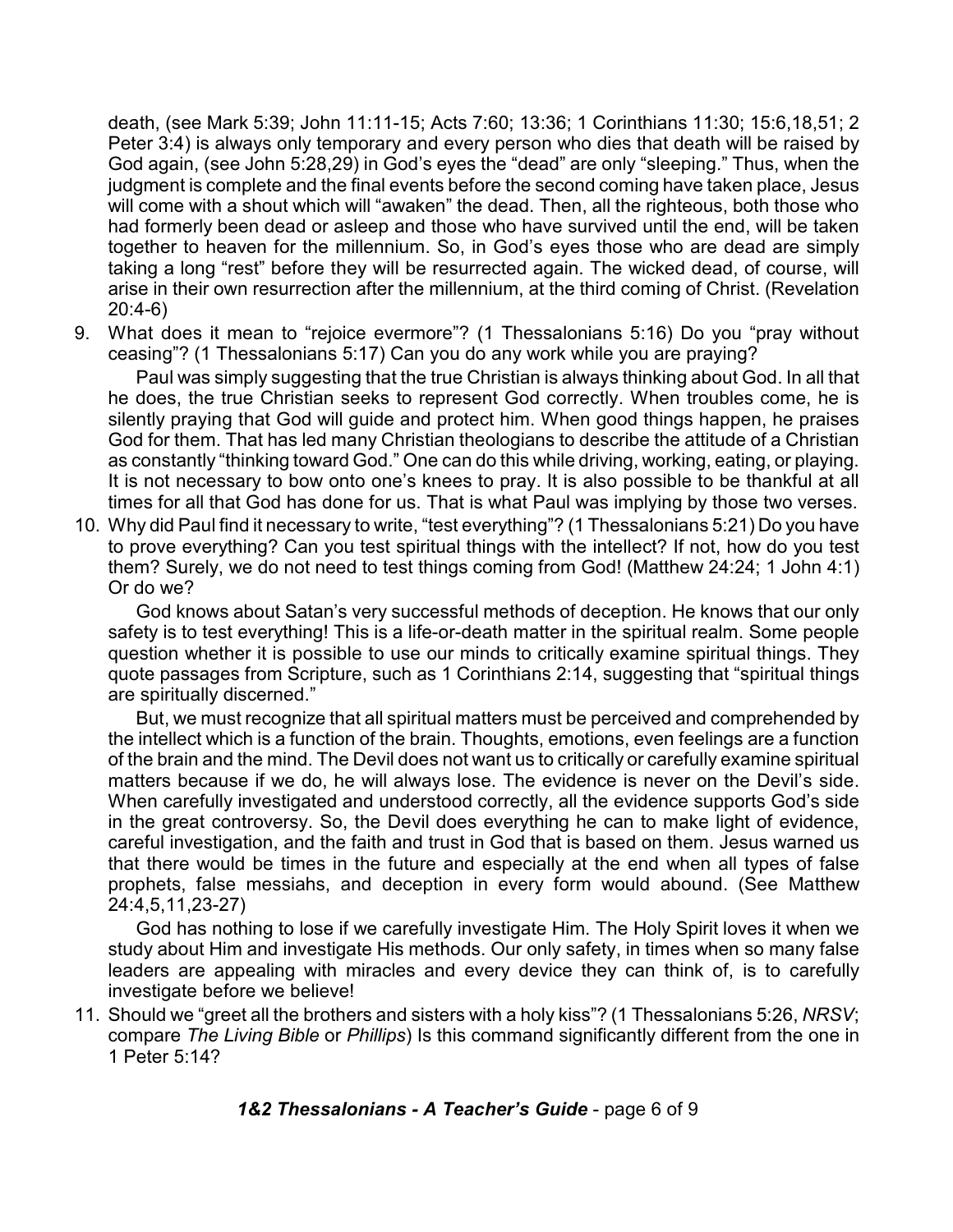άσπάσασθε τοὺς ἀδελφοὺς πάντας ἐν φιλήματι ἁγίῳ. (Nestle-Aland Greek NT, 27<sup>th</sup> Ed.) salutate fratres omnes in osculo sancto (*Vulgate*)

Greet all the brethren with an holy kiss. (*King James Version*)

Give the Lord's followers a warm greeting. (*Contemporary English Version*)

Greet all the brothers and sisters with a holy kiss. (*God's Word*)

Shake hands for me with all the brothers there. (*The Living Bible*)

Greet all the Christians there with a holy embrace. (*The Message*)

Greet all the brothers and sisters in Christian love. (*New Living Translation*)

Paul was just suggesting that the Christians of Thessalonica should be friendly. That was the usual way of greeting in those days. It is still the usual way of greeting in many parts of the world. Others greet by shaking hands or giving a hug. God is not recommending something new. Christians should be happy to see each other and should treat each other as brothers and sisters in Christ. This is another example of the fact that God deals with people all over the world and understands them in their cultural context.

12. Did Paul suggest that there were forged letters going around? Who do you think would stoop to use such methods? (See 2 Thessalonians 2:2; 3:17; Galatians 6:11; compare 2 Timothy 2:16,18; 1 Corinthians 16:21; Colossians 4:18)

Paul had already suggested that the Devil was opposing him! But there were also human opponents who believed that Paul was discrediting the honored Jewish traditions of their fathers. People were even claiming to write in Paul's name! (See 1 Thessalonians 2:2 and 3:17) Considering all the other things that were done to Paul to try to stop his ministry, it should be no wonder that people, even today, would try to discount or discredit his letters. (See 2 Corinthians 11:23-33)

13. How could the Thessalonians have been apparently upset by the "delay" in the return of Jesus in A.D. 51? (2 Thessalonians 2:1-12; compare 2 Peter 3:3-17) What would have led them to think that He was coming back so soon? Why didn't God, through Paul, clearly explain to them that thousands of years would have to pass first? Was God dishonest in suggesting through the apostles 2000 years ago that time was almost over? (See 1 John 2:18; compare Joel 1:15; 2:1,2; 3:14)

God has always suggested that time is short. He said so in Joel–about 800 years before Christ. That is not to suggest that God did not know when the end would come, but rather, that each of us should live every day as if the end were upon us. In fact, any day could be the last for any one of us, and the very next thing we would see would be the face of God. But more than that, if God were to tell us that the time is far off, many of us would immediately turn to other interests and essentially forget God. God is not crying, "Wolf! Wolf!" In comparison to God's scale of eternity, even our entire lives are very short. We need to use all the time that is available to prepare ourselves. In this sense the end is always very near.

14. Who was Paul referring to when he wrote, "The man of lawlessness is revealed, the son of perdition, who opposes and exalts himself against every so-called god or object of worship, so that he takes his seat in the temple of God, proclaiming himself to be God"? (2 Thessalonians 2:3,4, *RSV*; compare Isaiah 14:12-14) Could this refer to more than one individual?

The antichrist referred to in these passages is spoken of elsewhere in the Bible. (See 1 John 2:18,22; 4:3; 2 John 7) From these passages it is clear that John believed that there were many antichrists just as we should expect many false prophets and false messiahs in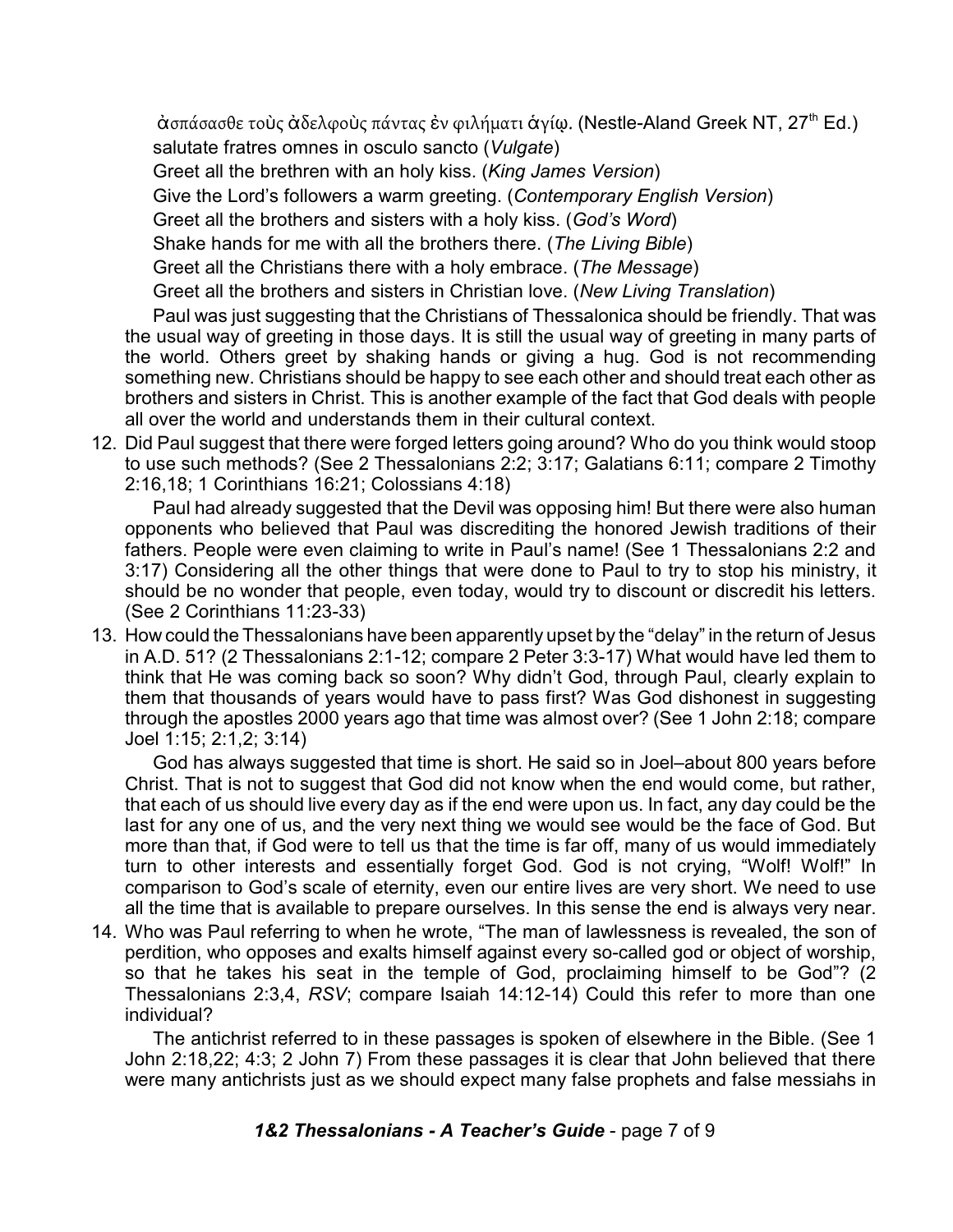the time of the end. (See Matthew 24:4,5,11,23-27) While there is only one ultimate adversary, there are many who take his side in the great controversy. (1 Peter 5:8; Revelation 12:7-12) In almost every generation, there have been those who thought they could identify the antichrist! There have been individuals who have held powerful and sacred positions and who have behaved as though they were God's adversary. But ultimately, God's adversary is the Devil.

In Revelation 13:18, the "beast" is identified as having the number 666. In ancient times it was quite popular to have a person identified in one way or another with a code number. Some Protestants have pointed out that one of the titles for the pope is *vicarius filii dei*–"substitute for the Son of God." If the letters of that Latin name are added up, their Roman numeral values do indeed equal 666. But, it should be noted that in the very ancient pagan polytheon, there were 36 gods, each of whom ruled over a portion of the heavens, and each had a number from 1 to 36. If the numbers from 1 to 36 are added together, the sum is 666! There are also other ancient uses of the number 666.

In light of all this, it seems fair to say that the ultimate substitute for the Son of God is the Devil himself. All who have aspired to very powerful positions in religious organizations–ones who want those positions so they can weald great, even God-like, power over others–are only lesser substitutes for the Devil himself.

15. When will the events of 2 Thessalonians 2:8 take place? Was Paul writing about the second or the third coming? Did he differentiate between the two?

There is no evidence in the writings of Paul or any other Bible writer–other than John in Revelation–that clearly differentiates between the second and the third comings of the Messiah or Christ. Not until Revelation 20 is the millennium mentioned. In light of this, it appears that God did not see fit to spell those details out to anyone before John. Thus, Paul, recognizing that there would be two different resurrections, (see Acts 24:15; John 5:29) must have assumed that they would occur at about the same time. God did not see fit to correct that misunderstanding until about forty years later when the apostle John wrote the book of Revelation from the Isle of Patmos.

16. When do the events pictured in 2 Thessalonians 2:1-12 take place? Is that at the second coming, before the second coming, or at the third coming? Does God sometimes "mix up" events that happen at different times? (See Matthew 24, Mark 13, and Luke 21) Does this passage refer primarily to the papacy, or to Satan himself? (See *GC* 593,624,625; *5T* 698; *8T* 27,28)

Most Christians would immediately recognize that the wording in 2 Thessalonians 2:1 suggests that Paul was writing of the second coming which the Thessalonians thought was imminent. Later, in verse 8 it suggests that the Lord will kill or destroy that "wicked one" with the brightness of His coming. We believe that the Devil, who is the ultimate wicked one, will not be destroyed until after the millennium and the third coming. So, how could these two passages apparently be talking about the same events. An understanding of the Greek word translated *kill* or *destroy* will help. The word means to "make idle, ineffective, or powerless," or "render useless," or "to nullify." At Christ's second coming, Satan will be "chained" to this earth (Revelation 20) and will no longer be able to tempt or bother any of God's faithful children. That is the first stage of his destruction. Later, at the third coming, Satan will be ultimately destroyed, and finally and forever, his kingdom will be nullified or cease to exist. Never again after that will we be troubled by Satan's temptations.

17. If you knew with certainty that Jesus was coming back in one year, would it change what you